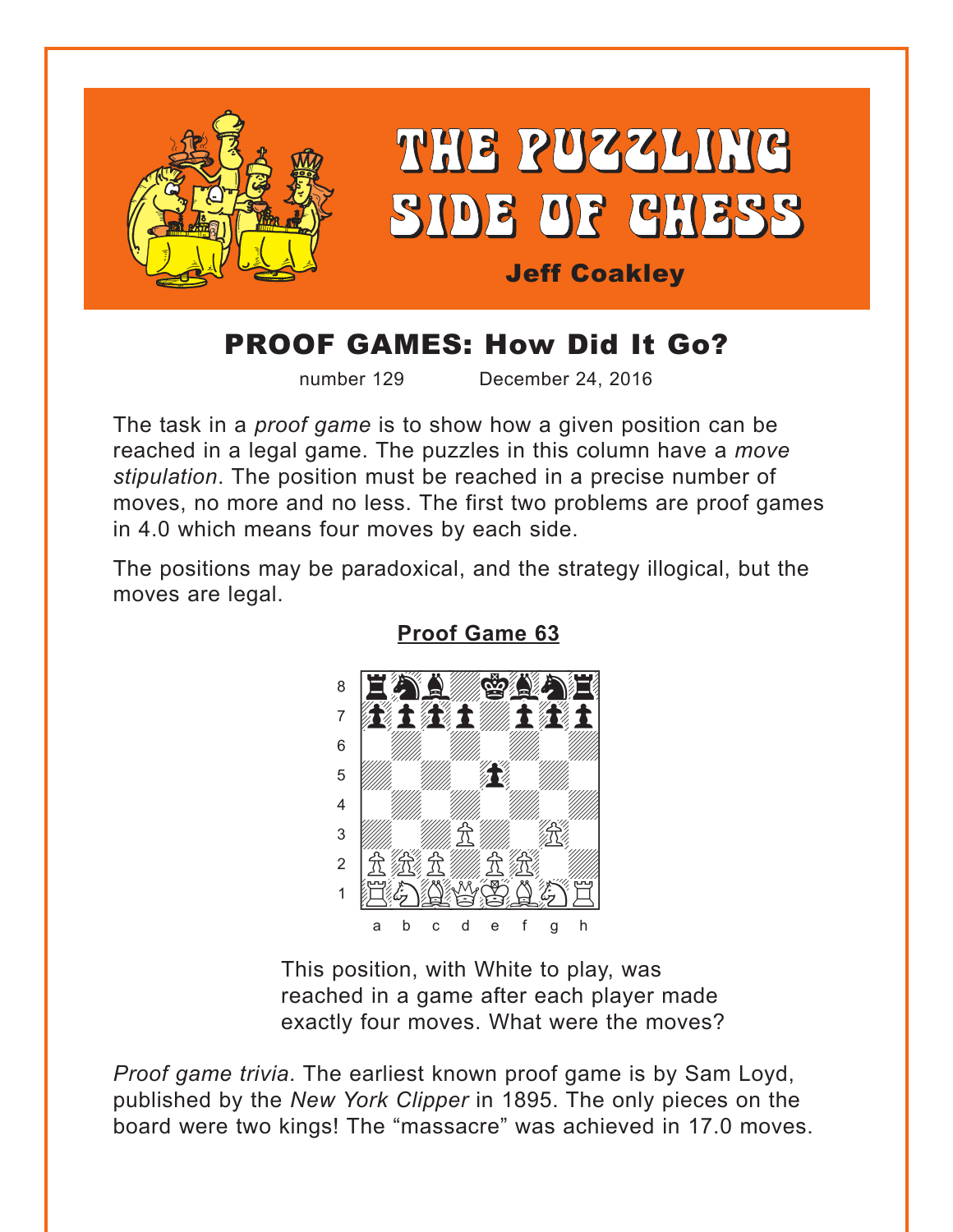## **Proof Game 64**

<span id="page-1-0"></span>

This position was reached after Black's fourth turn. What were the moves?



A synthetic game is similar to a proof game. But instead of finding the move sequence that leads to a given position, the task is to compose a game that ends with a particular move.

**Synthetic Game 28** 



Compose a game that ends with the move 4...d4#.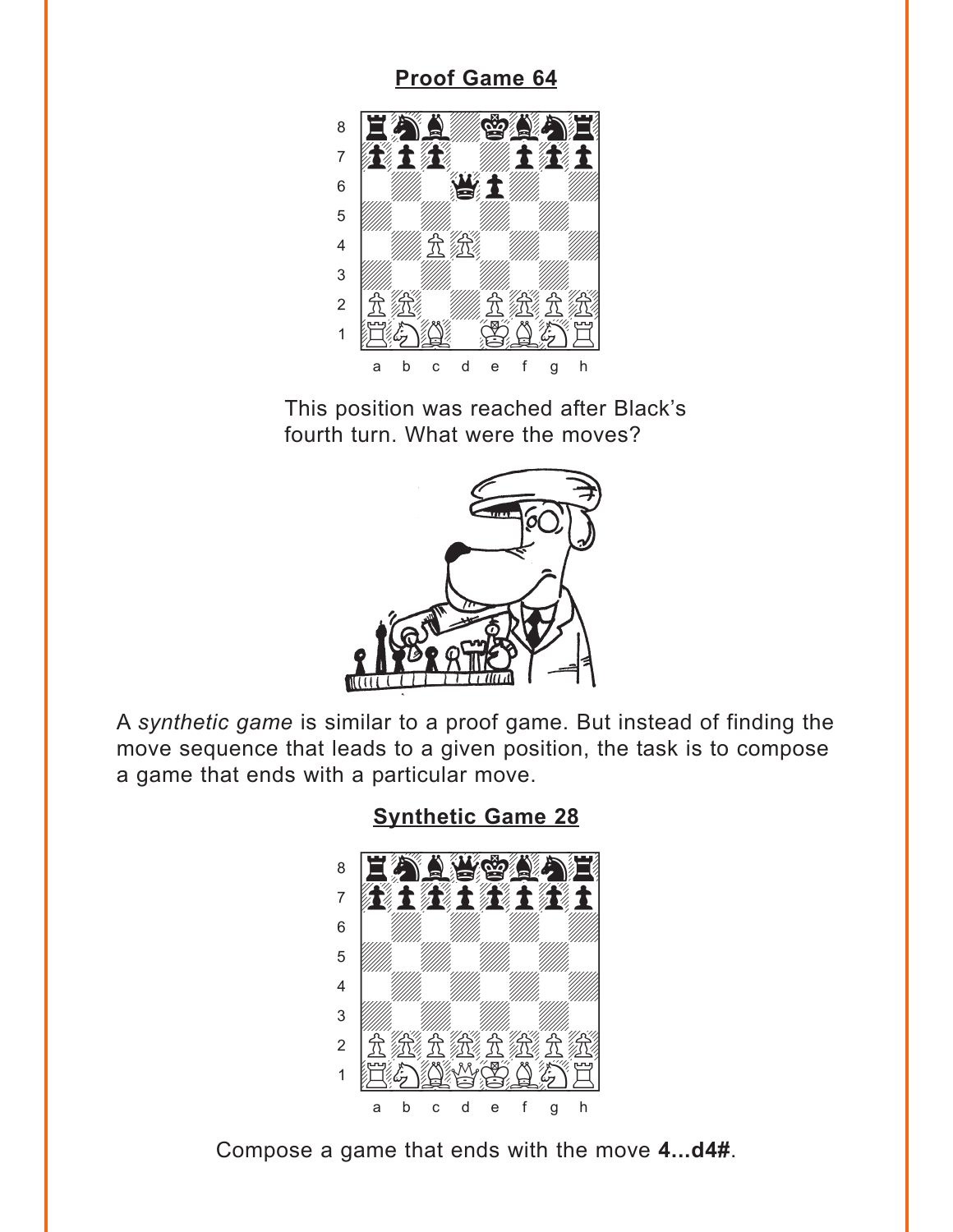<span id="page-2-0"></span>The next proof game is length 4.5. On the Puzzling Side, anything more than 4.0 is called "longer".



**Longer Proof Game 28** (4.5 moves)

This position was reached after White's fifth turn. What were the moves?

The Conundrums of Kenora



The cafe was closed for the night, but as sometimes happened, Maurice asked Harmonius Hound to stick around. After a long day serving customers, the hard-working waiter liked to relax awhile over drinks and a chessboard. Occasionally they played a game, but usually Harmonius had a new problem or two for them to look at.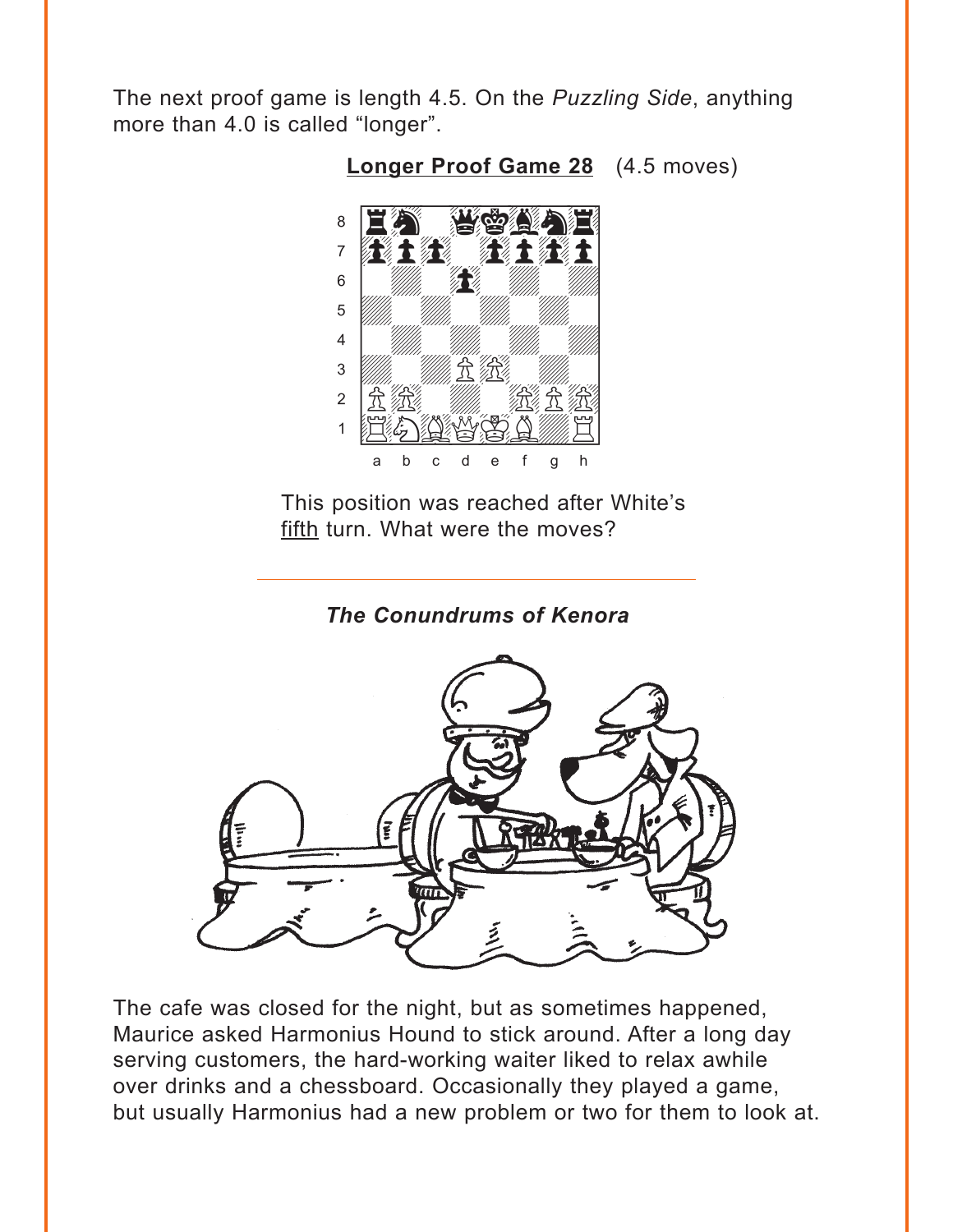<span id="page-3-0"></span>After a couple cups of Irish coffee and a rather easy mate in three, Maurice suggested something more challenging.

"Tell me, Harmonius, what was the toughest case you ever solved?"

It didn't take much pondering for him to respond. "Well, my friend, there are many to choose from, but let me tell you about a case that combined two mysteries in a single investigation. It took place at a little town called Kenora in northwest Ontario." And with that brief introduction, the ace detective set up the following position.



**[Longer Proof Game 29](#page-7-0)** (8.0 moves)

This position was reached after Black's eighth turn. What were the moves?

Harmonius explained, "It was a calm night at the local pub. But as sometimes happened, a dispute arose. A pair of cantankerous old fogeys were at the point of fisticuffs, apparently because of this chess problem. However, as I learned later, the roots of their animosity ran much deeper."

The hound paused for a sip of coffee and a bite of leftover stew, then continued. "No one was quite sure how the fight started or where the position came from. But the police were called in, and the two angry men were carted off to jail, charged with disturbing the peace. That's when the authorities approached me, hoping I could resolve the chess aspect of the situation. Of course, I was only too happy to lend a hand."

"The problem proved to be much trickier than expected. The given position must occur exactly after Black's eighth turn. Not a move sooner, not a move later.

[*Spoiler alert. The next page gives away essential and perhaps unwanted clues.*]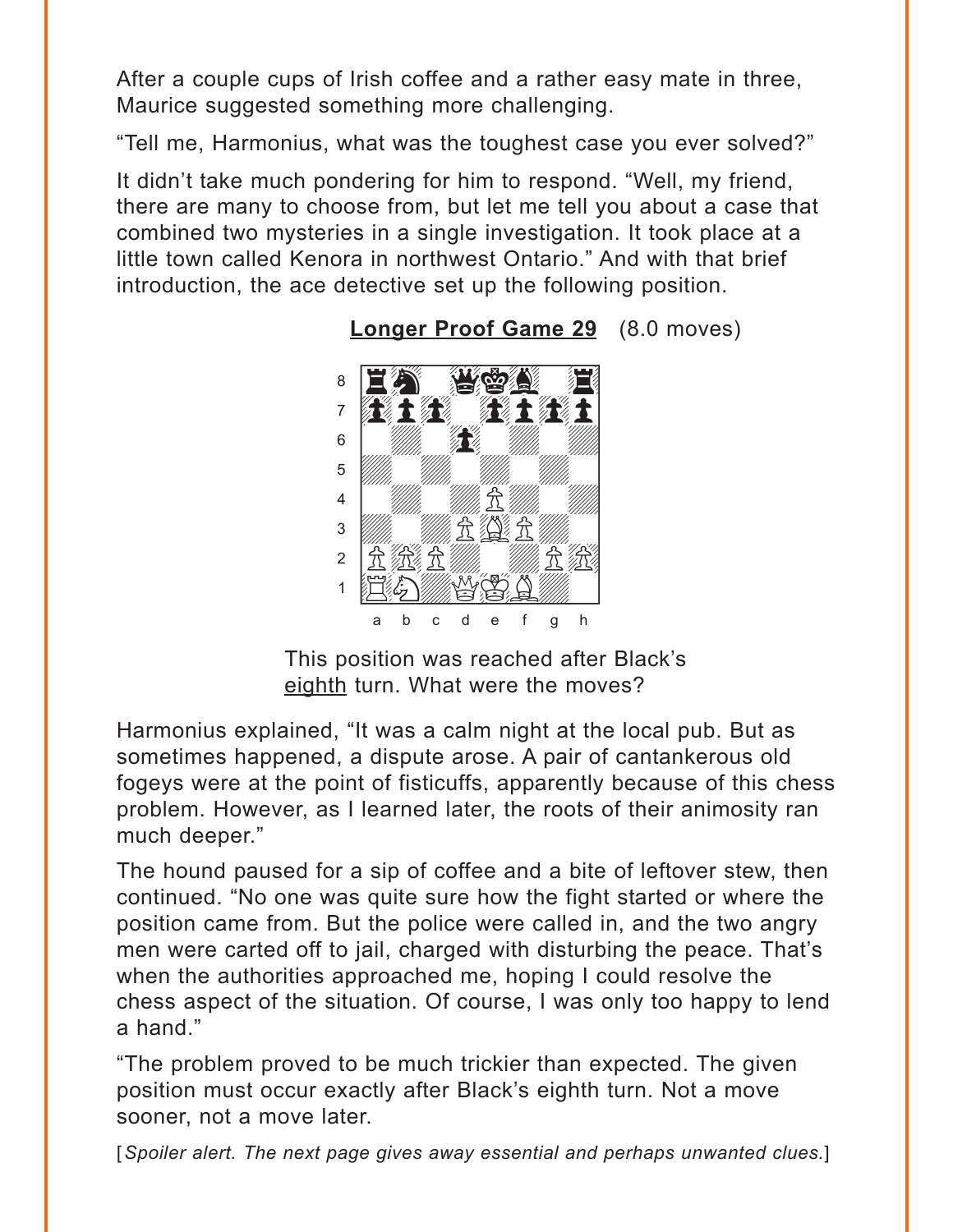<span id="page-4-0"></span>"I succeeded fairly quickly at finding a solution in 7.5 moves. The main task was determining the fate of the missing white rook." Having said that, Harmonius reset the pieces and played out the following line.

1.e4 d6 2.Bc4 Bg4 3.Ne2 Bxe2 4.Rf1 Bxf1 5.Bxf1 Nf6 6.d3 Ng4 7.f3 Ne3 8.Bxe3

"Two captures on f1, white rook and black bishop, are the key. It's also possible to capture the black knight on the same square."

1.e4 d6 2.d3 Bg4 3.Ne2 Bxe2 4.Bxe2 Nf6 5.Rf1 Nh5 6.f3 Ng3 7.Be3 Nxf1 8.Bxf1

A sip of the Irish, followed by an observation. "But the problem remains. Black must make the final move. That extra tempo is the mystery. You'll never guess where it's hiding."

The hound was right. Maurice couldn't guess, and he was suitably impressed when shown the solution. So much so that he brought out another bottle of his finest.

When he returned to the table, Harmonius had already set up the next position. Very similar to the first problem, with a longer stipulation and white rooks missing from both corners.



**[Longer Proof Game 30](#page-7-0)** (12.0 moves)

This position was reached after Black's twelfth turn. What were the moves?

Harmonius set the stage. "It turns out that the old fogeys were actually arguing about two proof games. Though again, it's not clear why. But lucky for us, they were. Otherwise we might have called it a night already." And then, with a houndish grin, "Say, Maurice, is there any more of that stew?"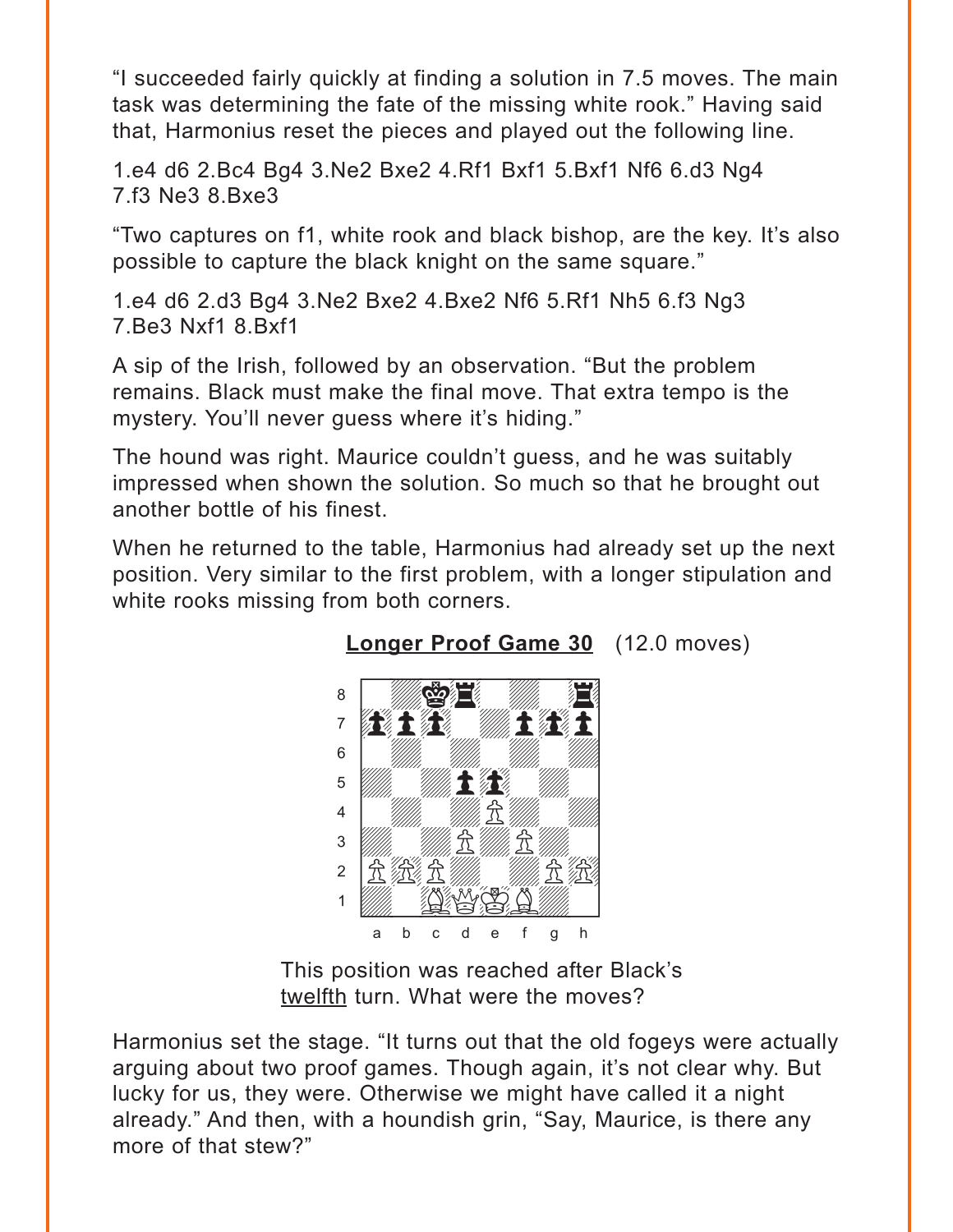## <span id="page-5-0"></span>**SOLUTIONS**

All proof games by J. Coakley, *Puzzling Side of Chess* (2016).

**PDF hyperlinks.** You can advance to the solution of any puzzle by clicking on the underlined title above the diagram. To return to the puzzle, click on the title above the solution diagram.

*Archives***.** Other columns with similar problems can be found in the Puzzling Side archives.



**[Proof Game 63](#page-0-0)**

1.g4 e6 2.g5 Qxg5 3.d3 Qg3 4.hxg3 e5

Deceptive white g-pawn, plus a black pawn tempo move.

**[Proof Game 64](#page-1-0)**



1.c4 e6 2.Qa4 Qe7 3.Qxd7+ Qxd7 4.d4 Qd6

Black queen shuffle.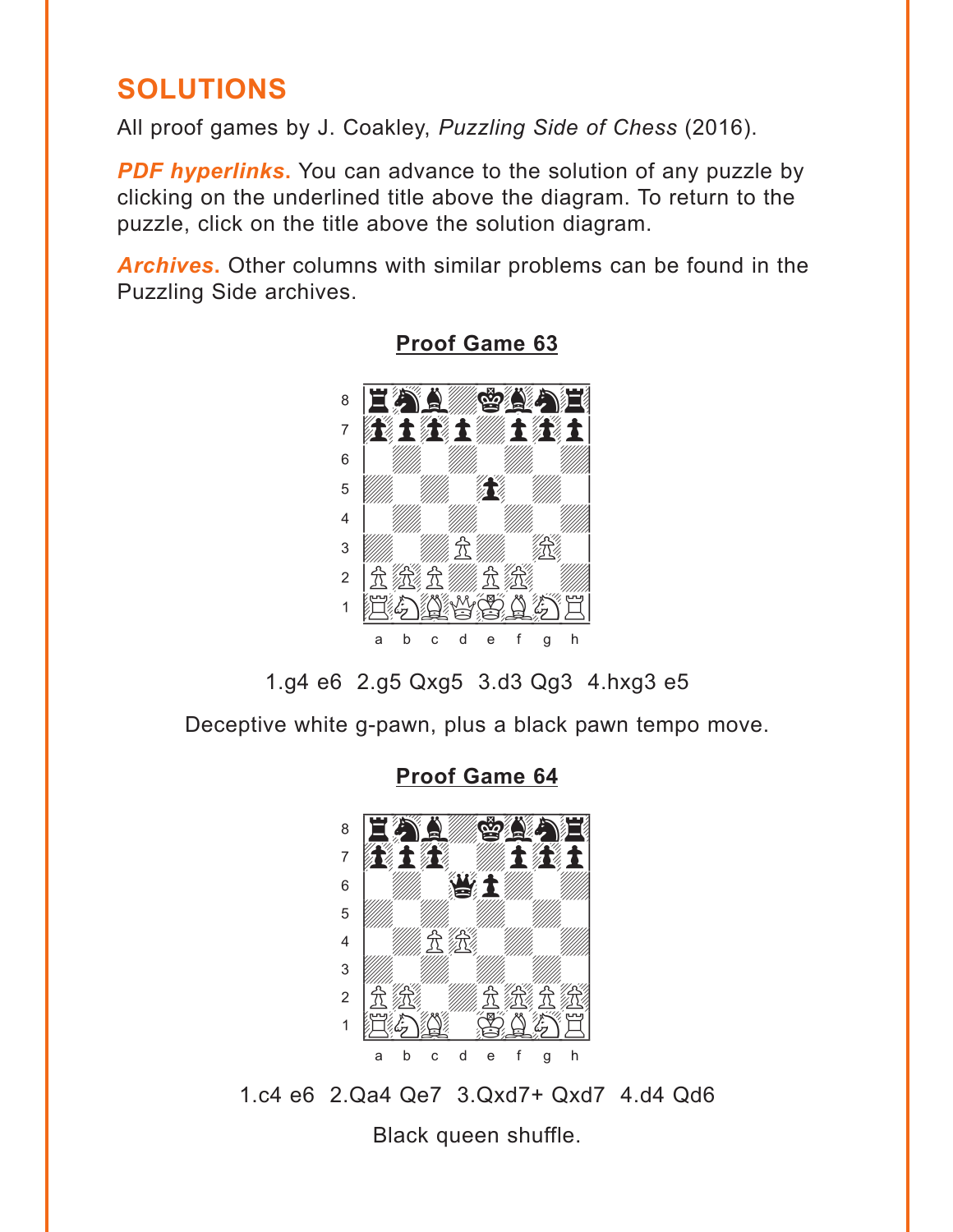#### **Synthetic Game 28**

George Jelliss 1981

<span id="page-6-0"></span>En Passant (National Correspondence Chess Club)



1.e4 d5 2.Ke2 Bg4+ 3.Ke3 g5 4.Bd3 d4#

Other move orders are possible. Black can also play 3...e5 or 3...Qd6.

There are three other mating patterns beginning 1.d3.

1.d3 d5 2.Kd2 Qd7 3.Ke3 Qg4 4.Nd2 d4#

1.d3 d5 2.Kd2 Qd7 3.Kc3 Qa4 4.Bd2 d4#

1.d3 d5 2.Kd2 Be6 3.Kc3 a5 (or 3...Nc6) 4.Qd2 d4#

Longer Proof Game 28 (4.5 moves)



1.e3 d6 2.Ne2 Bf5 3.Nec3 Bxc2 4.d3 Bxb1 5.Nxb1

Impostor white knight.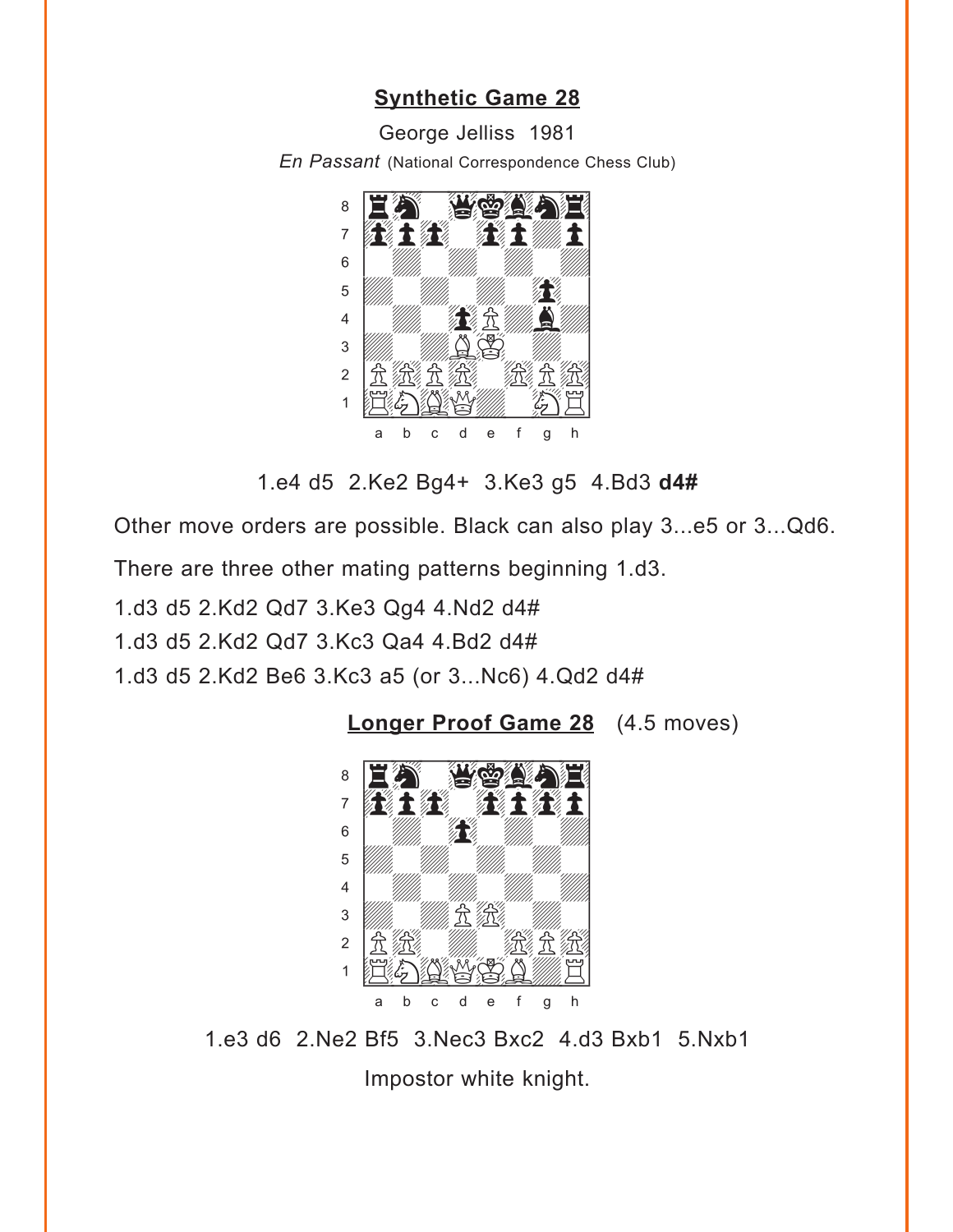<span id="page-7-0"></span>**[Longer Proof Game 29](#page-3-0)** (8.0 moves)



1.e4 Na6 2.Bxa6 d6 3.Ne2 Bg4 4.Rf1 Bxe2 5.f3 Bxf1 6.Bxf1 Nf6 7.d3 Nd7 8.Be3 Nb8

The impostor knight on b8 provides the necessary tempo for the final move. Orbán effect (*when a piece captures on its original square*) by the bishop on f1.

**[Longer Proof Game 30](#page-4-0)** (12.0 moves)



1.e4 Na6 2.Bxa6 d5 3.Ne2 Bg4 4.Rf1 Bxe2 5.f3 Bxf1 6.Bxf1 e5 7.d3 Bb4+ 8.Nd2 Bxd2+ 9.Bxd2 Nh6 10.Bxh6 Qg5 11.Rc1 Qxc1 12.Bxc1 0-0-0

Vanishing rooks, double Orbán effect, and long castling. Fun stuff, and ridiculously tough to solve.

"So, Harmonius, what were you doing in Kenora anyway?"

"Oh, I went there to watch the huskies race. My cousin is lead dog on a champion sled."